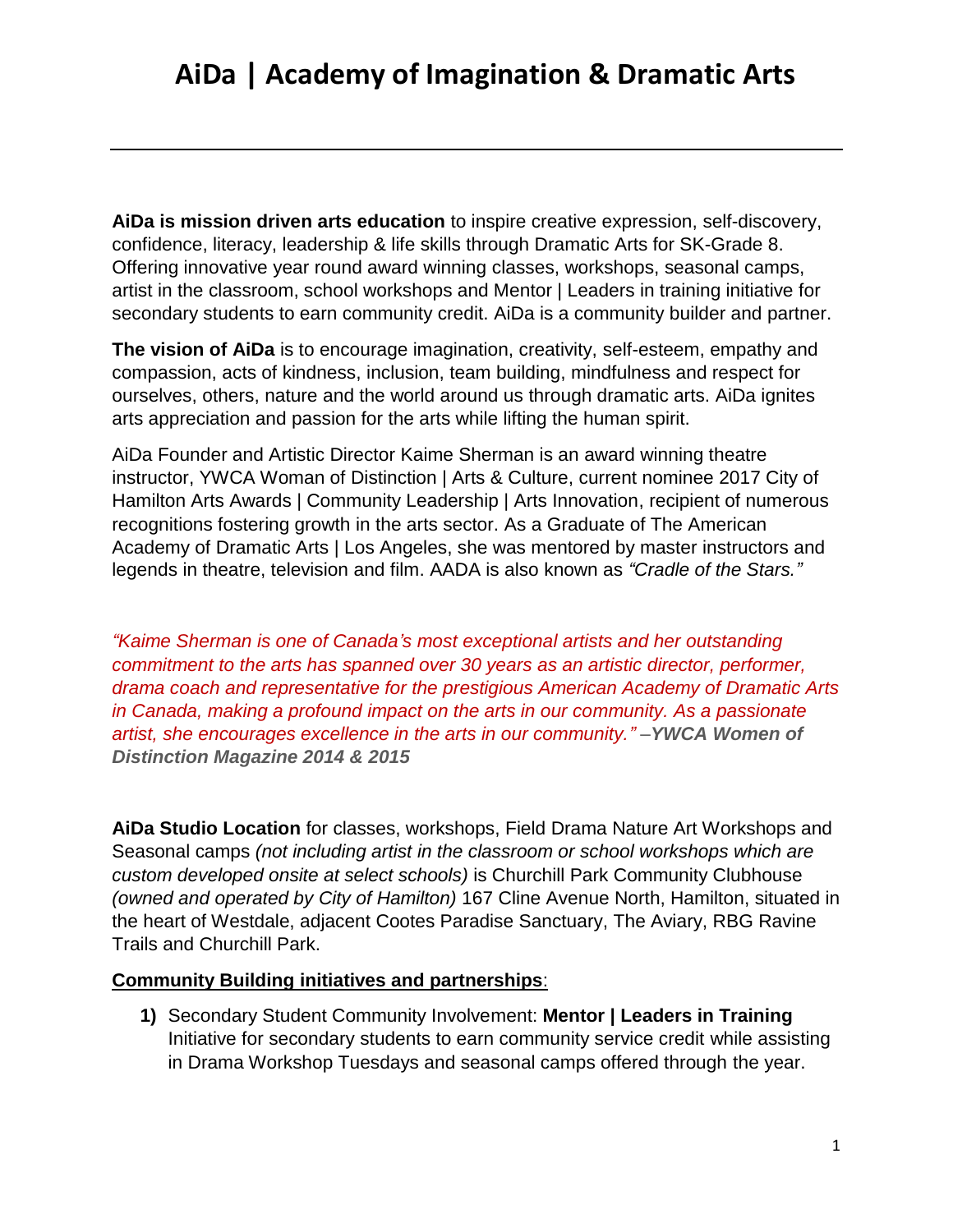**AiDa is community building** with focus on working as a group through collaboration, communication and teamwork based activities and challenges inspiring creativity and leadership skills. AiDa's Mentor | Leaders in Training initiative for Grades 9-12 and Summer Co-Op Placement offers an opportunity to make a difference while exploring creativity and gaining skills.

**AiDa operates at Churchill Park Clubhouse**: 167 Cline Avenue North, Hamilton, Ontario (in Westdale)

**AiDa Drama Workshop Tuesdays**: offered October- June from 4:30pm-6pm **Year Round Seasonal Camps**: Winter Break, March Break and Summer Camps running from 9am-4pm (*2017-2018 dates to be confirmed with school board calendar)* **AiDa Summer Camp 2017 Session One: July 3-14**

**AiDa Summer Camp 2017 Session Two: July 17-28 Camp Hours: 9am-4pm** *(plus option of extended care 8:30am-5pm)*

**Application attached: Full Day or morning/afternoon option**

**AiDa Mentor | Leaders in Training: What they would learn:** confidence, leadership and life skills while improving communication skills. MLT's learn how to assist and lead in hands on individual and team building activities, arts/crafts, drama games, improvisations, creative writing of monologues, one act plays and scene study. They improve in organizational skills, problem solving, and conflict resolution skills. Creativity is inspired through mindfulness, self-discovery, creative expression and acting styles. MLT's organize and lead in indoor-outdoor physical play and nature hikes (*during camps)* and develop skills to create, discover and explore while gaining life skills to become successful in life.

**AiDa Mentor | Leaders in Training Expectations are**: to have a positive attitude, passion for the arts, enjoy working with kids and display ability to encourage students to be co-operative, inclusive, kind, empathic and compassionate to others. Demonstrate commitment in attendance and have a desire to make a difference in a creative, safe environment. Submit application and attend a training session.

### **2) AiDa Summer Co-Op Students Placement with AiDa Opportunity**

**Located: Churchill Park Community Clubhouse**-167 Cline Avenue North, Hamilton in the heart of Westdale, Churchill Park, Cootes Paradise Sanctuary, adjacent RBG Ravine Trails and The Aviary.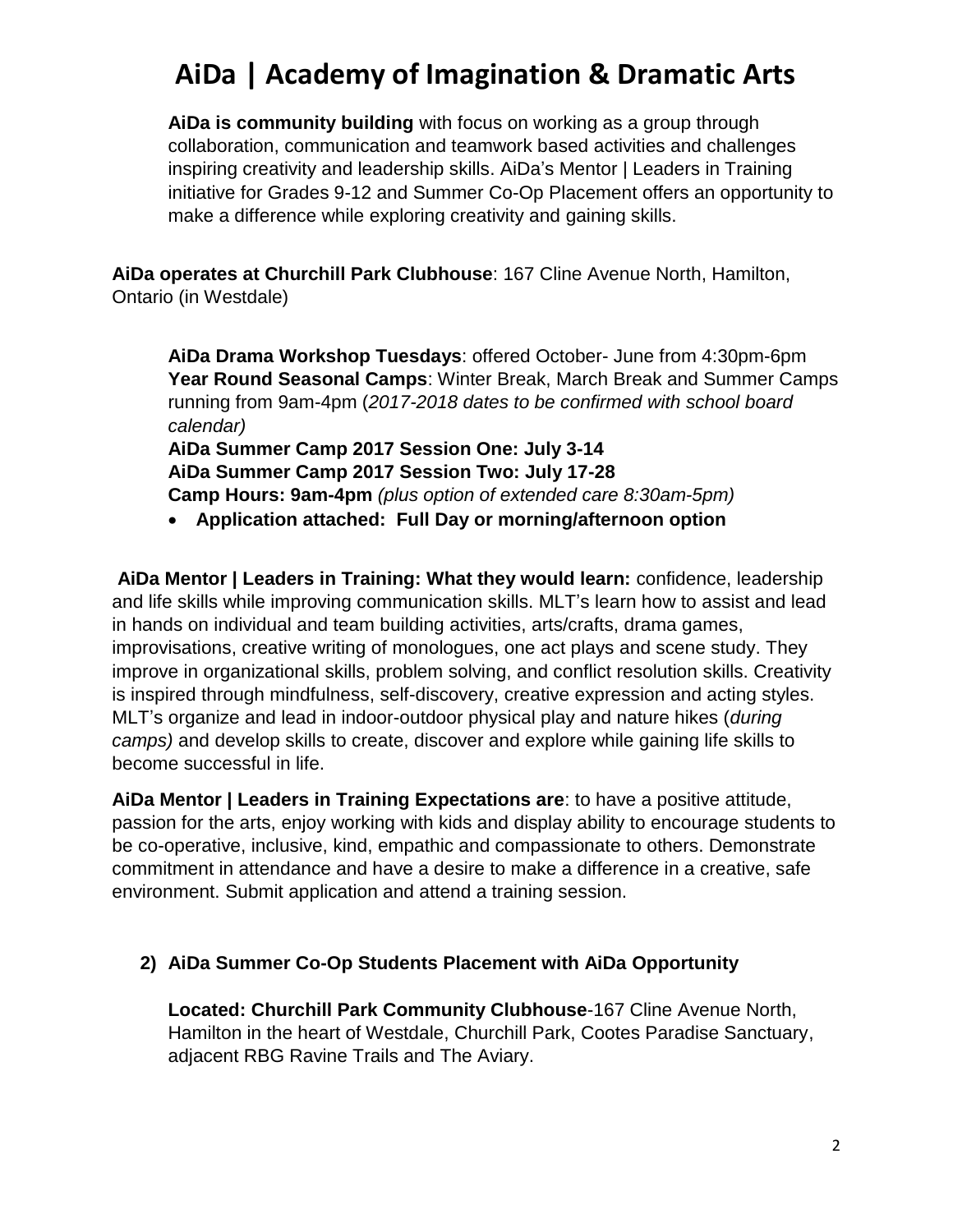**WHEN: Session One; July 3-14th 9am-4pm** *(extended care 8:30am-5pm)*  **Session Two; July 17-28th 9am-4pm** *(extended care 8:30am-5pm)*

**AiDa Summer Co-Op Students: What they would learn:** confidence, leadership and life skills while improving communication skills. Summer Co-Op Students, the same as Mentor | Leaders in Training learn how to assist and lead in hands on individual and team building activities, arts/crafts, drama games, improvisations, creative writing of monologues, one act plays and scene study. They improve in organizational skills, problem solving, and conflict resolution skills. Creativity is inspired through mindfulness, self-discovery, creative expression and acting styles. AiDa Summer Co-Op Students organize and lead in indoor-outdoor physical play and nature hikes, visits to the Splash Pad and water activities and team play that develop skills to create, discover and explore while gaining life skills to become successful in life.

**AiDa Summer Co-Op Student Expectations are**: *(same as Mentor | Leaders in Training)* to have a positive attitude, passion for the arts, enjoy working with kids and display ability to encourage students to be co-operative, inclusive, kind, empathic and compassionate to others. Display an ability to follow direction and instruction by the Artistic Director in all activities and awareness that the primary goal is to keep all campers safe and happy. Demonstrate commitment in attendance and have a desire to make a difference in a creative, safe environment. Submit an application and attend a training session.

### **AiDa Clubhouse Drama Nature Art Field Workshop: (AiDa DNA Field Workshop)**

**Located at:** Churchill Park Community Clubhouse *(owned and operated by City of Hamilton)* 167 Cline Avenue North, Hamilton situated in the heart of Westdale, adjacent Cootes Paradise Sanctuary, The Aviary, RBG Ravine Trails and Churchill Park.

### **Full or Half day Workshops available during the school year for SK-Grade 8**

### **\*Cost based per child, according to group size, workshop time frame, location availability & customized needs of programming.**

**The goal of The AiDa Field Workshop** is to inspire **IMAGINATION** through Dramatic Arts theme based indoor/outdoor activities. Students participate in drama games, vocal and movement warm ups, improvisations, storytelling, creative writing, acting styles, team building and confidence/esteem building activities at the Clubhouse.

**NATURE hikes** are an important component of the **AiDa Field Workshop** to engage students in a team activity but also, ignite curiosity and respect and appreciation for the wonder of the environment, Canadian heritage, folklore, animals, insects, birds and the world around us. Hiking can be customizable and ignites creativity and imagination!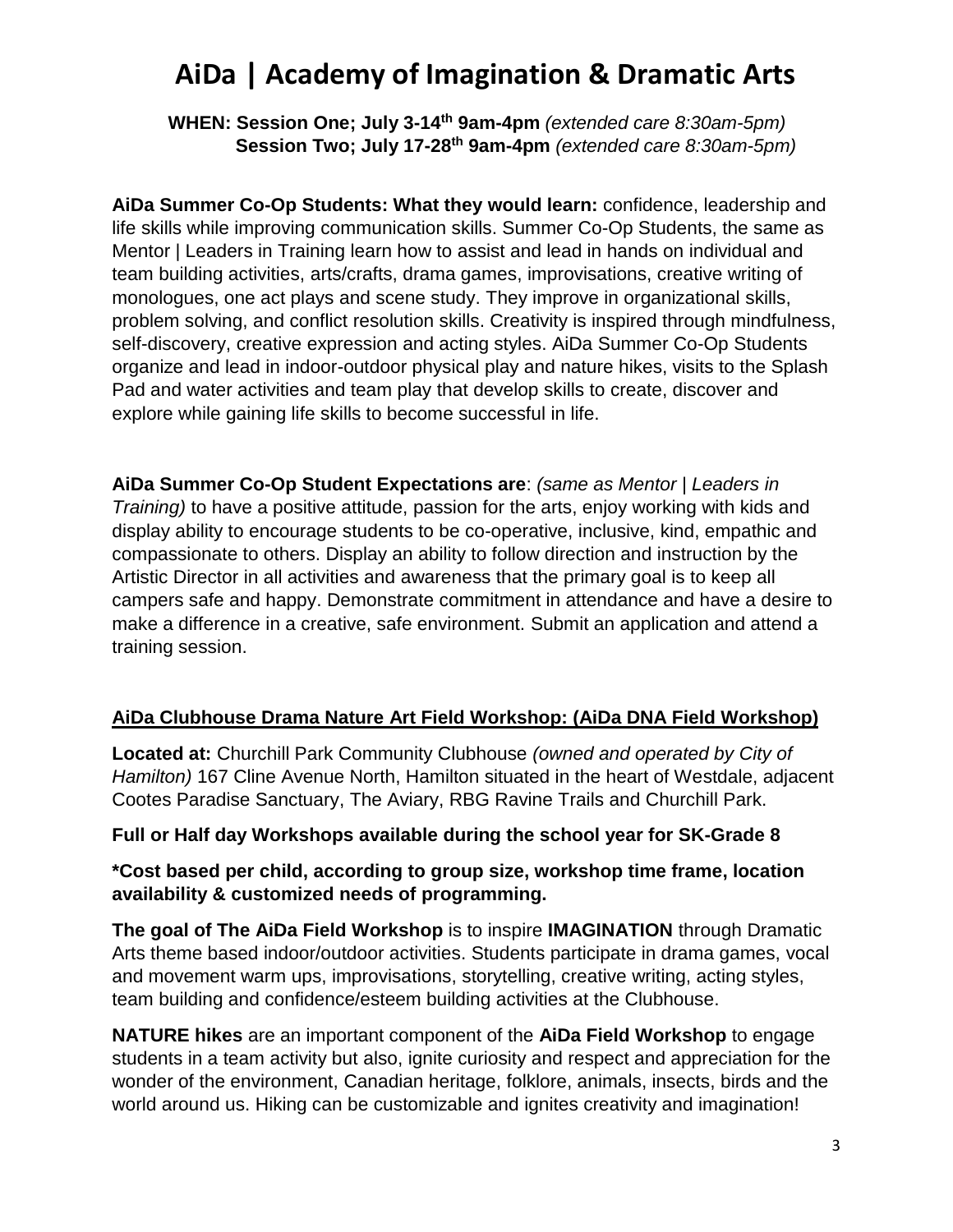Scientists have agreed that hiking or "*forest bathing*" in the trails can boost the immune system, so why not bring the classroom to nature with AiDa!

**Arts/Crafts**-a Nature craft will be made from items collected from the hike. The Field Workshop will conclude at The Clubhouse.

### **ARTIST IN THE CLASSROOM and/or AiDa SCHOOL WORKSHOP opportunities for SK-Grade 8**

**Customizable Dramatic Arts programming using**: drama games, improvisations, acting styles, vocal warm ups, movement, mask, team building games/activities, to encourage creative expression, self-discovery, confidence, kindness, mindfulness, respect and inclusion while developing life skills.

**COST: available upon request. Cost based per child and workshop time frame & customized needs of programming.** Once terms of an Artist in the Classroom or/a School Workshop have been agreed, an invoice will be issued by AiDa to said school c/o of the person who contacted AiDa and payment due on site at school upon completion of said workshop.

### **AiDa Awards | Community Partners**

2016 Spectator Reader's Choice Awards | Top Ten Best: Theatre Instructor, Art School, Children's Entertainment

2016 CHCH Business Excellence Awards | Silver Award-Art School

2017 Spectator Reader's Choice Nominee: Theatre Instructor, Art School, Business That Gives Back to Community, Children's Entertainment and Summer Camp

2017 City of Hamilton Arts Awards | Kaime Sherman | Community Leadership | Arts Innovation

Member Hamilton Arts Council | Kaime Sherman | AiDa

ACTRA Member

2015 YWCA Woman of Distinction | Arts & Culture recipient

2016 Absolutely Fabulous Women Over Forty | Award for Community Arts Contribution

Hamilton Health Sciences Supercrawl; Family Centre | Arts Consultant & Facilitator

Ontario Arts Council-Culture Day Drama Workshop Facilitator

Hamilton Public Library-Culture Day Drama Workshop Facilitator

Hamilton Economic Development | Small Business Enterprise | Launch Local participant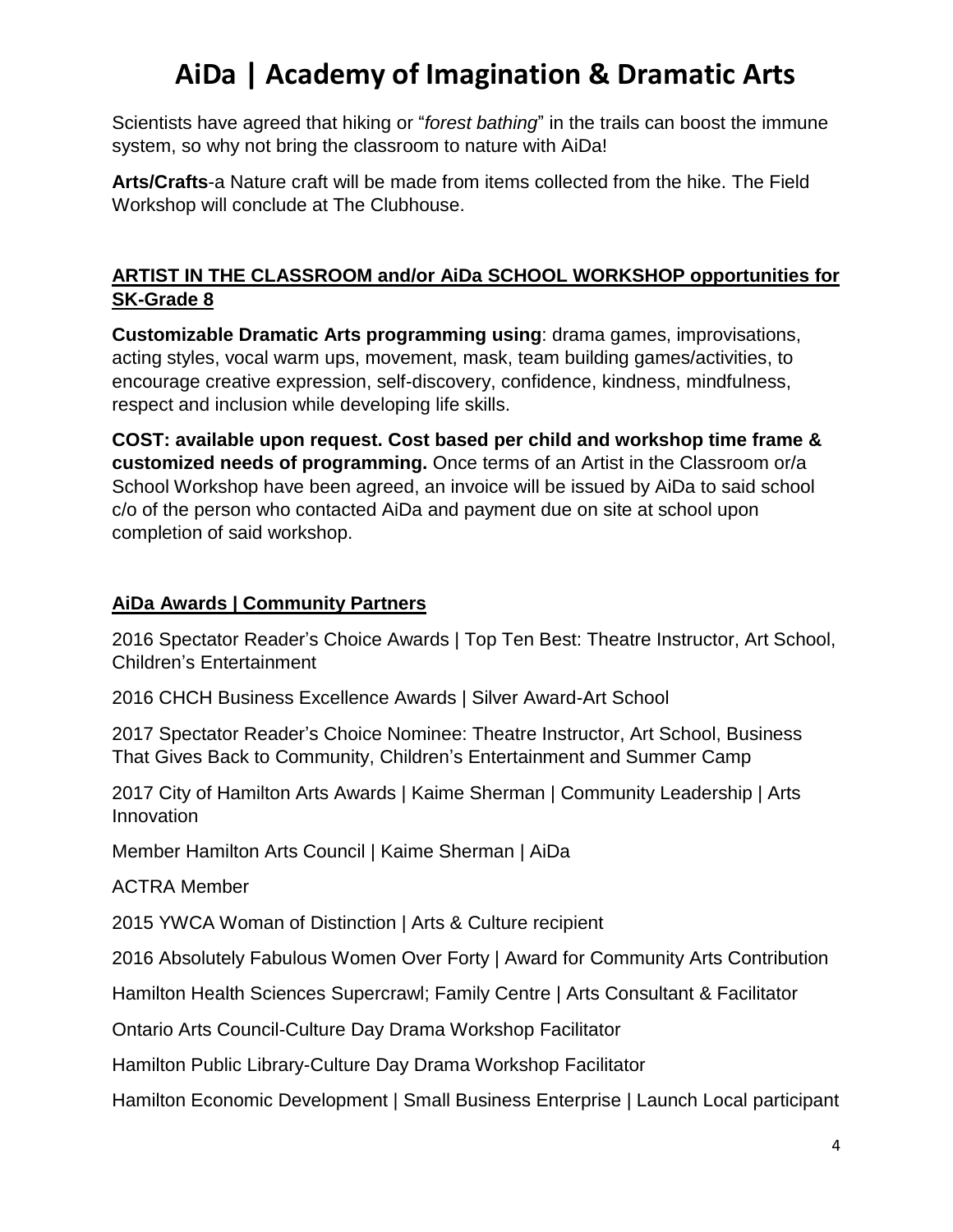#### **TESTIMONIALS:**

*"I have been in broadcasting in Hamilton for almost 30 years and I have met many talented people in this community, Kaime Sherman is one of those unique talents that is bursting to share it with the world and more importantly young talents in this city. I am in awe of this woman's drive and determination to the arts for youth of Hamilton!"-* **Sunni Genesco Morning Show Co-Host 102.9 K-Lite FM**

*"Kaime keep sharing your positive infectious spirit with the world."-***Dr. David Laing, Dawsonpsychiatrist, filmmaker, director, artist, author, owner Gallery on the Bay** 

*"Kaime's enthusiasm is infectious! My 6 year old son and 10 year old daughter had an absolute blast at AiDa's March Break Camp. They're excited to be joining Drama Workshop Tuesdays and to return for more camp fun this summer."-* **Rachael Amy Shay**

*"We had 3 kids there all week, and hands sound they said this was the best camp they have ever been to (between them, they have been to at least 10 others)! The whole vibe was about fairness and respect and fun. Kaime truly believes in what she does, and it shows - we would recommend it to anyone who has a child who likes to use their imagination!"-***Rita Steinberg**

*"An outstanding program operated by an outstanding woman! Oh the places you will go!"-* **Marcia Taylor**

*"I love AiDa because I love the creator and leader behind it! Kaime was an inspiration to me when I was a little one! When you're using your gifts - you're living your life!"-***Lacy Riddle**

*"We had Kaime in our class for two full periods. With her energy and contagious enthusiasm, she quickly established a rapport with the students that allowed her to have fun with them while maintaining control of the class. She took them through a variety of activities that everyone loved (even the shy students) that not only worked on some skills needed for drama, but that also increased self-confidence and resulted in team building. A great experience for everyone and we're hoping to have her back soon!"* **–Paul Gilchrist, Grade 6 teacher**

*"Thank you Kaime for these incredible opportunities with your beautiful program you created for us. We are so lucky to have you."***-Rabbi Daniel Green, Hamilton Hebrew Academy**